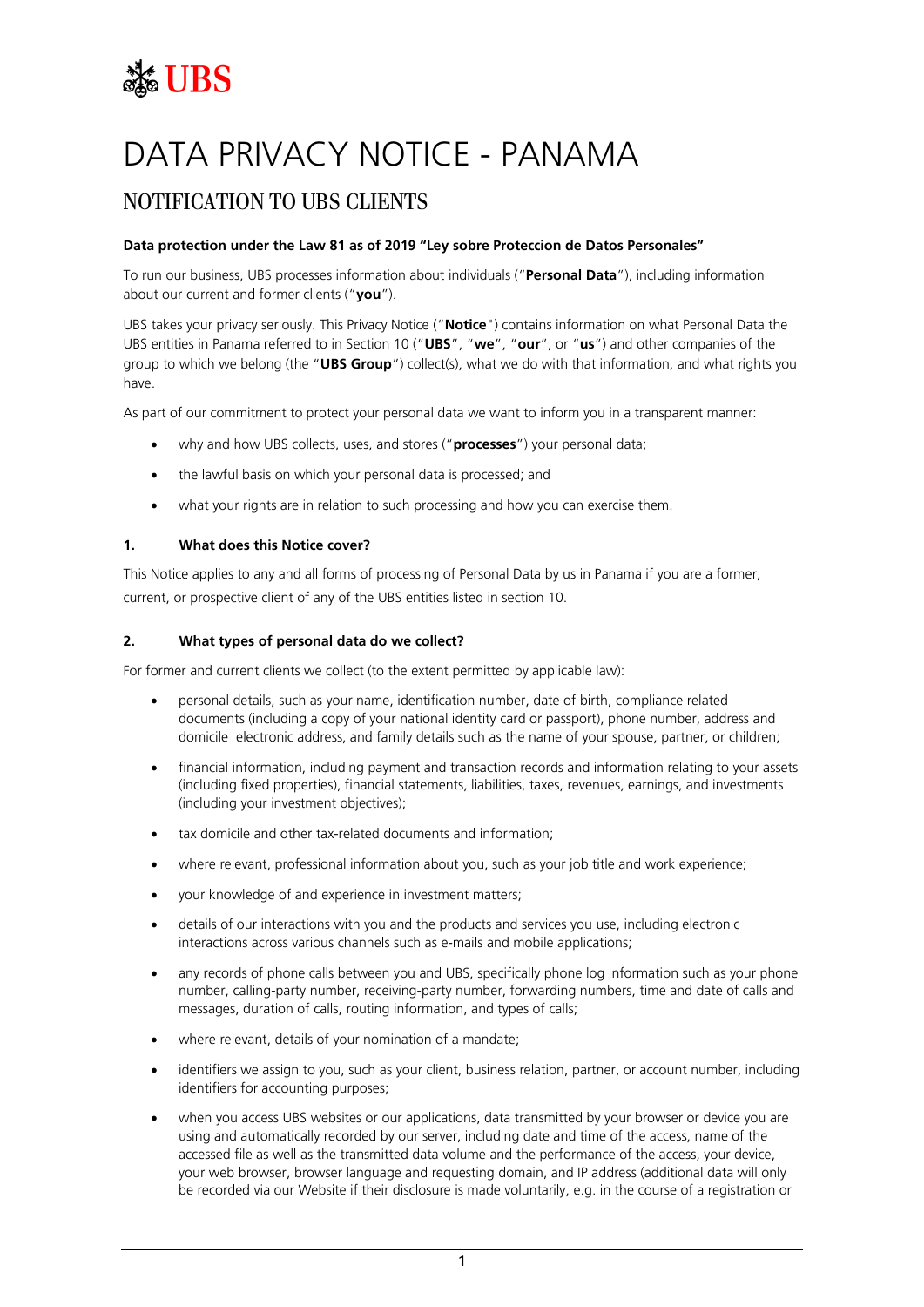

request). When you visit a UBS website, that website will contain additional information about how we use your information while you are visiting that website; and

in some cases, where relevant and to the extent permitted by applicable law, the Personal Data that we collect will also include sensitive data, which refers to the intimate sphere of its owner, or the use of which may result in discrimination or entail a serious risk to it. Examples include Personal Data that may reveal aspects such as racial or ethnic origin; religious, philosophical, and moral beliefs or convictions; union membership; political opinions; data relating to health, sexual preference or orientation; genetic data or biometric data, subject to regulation and aimed at uniquely identifying a natural person.To the extent legally permitted, we will also process information relating to criminal convictions or offences.

For our usage of cookies and other tracking technologies in relation to UBS websites please also refer to the UBS Website and Cookie Notice available [here.](https://www.ubs.com/global/en/legal/privacy.html)

In some cases, we collect this information from public registers (which, depending on the product or service you receive and the country of the UBS entity with which you have a contractual relationship, may include beneficial ownership and other registers), public administration or other third-party sources, such as wealth screening services, credit reference agencies, fraud prevention agencies, intermediaries that facilitate data portability, and other UBS Group entities.

We might also ask you for certain of the above personal data types in relation to your business relationship, such as your additional card holders or account holders, business partners (including other shareholders or beneficial owners), dependants or family members, representatives or agents.

Where you are an institutional or corporate client or investor, we may also ask you for information about your directors, representatives, employees, shareholders, or beneficial owner. Before providing UBS with this information, you should provide a copy of this Notice to those individuals.

UBS may also collect certain of the above personal data types or information you might choose to provide us in relation to your role as a donor when using our services or as a shareholder as well as in relation to prospective clients. Personal data of prospects is relevant to establish and build business relationships with a view to entering into a contractual agreement with them.

#### **3. On which legal basis and for which purposes do we process personal data?**

#### **3.1. Basis for processing of Personal Data**

Depending on the purpose of the processing activity (see Section 3.2), the legal basis for the processing of your Personal Data will be one of the following:

- necessary for taking steps to enter into or executing a contract with you for the services or products you request, or for carrying out our obligations under such a contract, such as when we use your data for some of the purposes in Sections 3.2 [\(a\),](#page-2-0) (b) and (d) below (as well as certain of the data disclosures described in Section 5);
- required to meet our legal or regulatory responsibilities, including, but not limited to, when we conduct the checks referred to in Section 3.2[\(a\)](#page-2-0) below and make the disclosures to authorities, regulators and government bodies referred to in Sections 3.2 (d) and 5 below;
- necessary for the satisfaction of legitimate interests prosecuted by UBS provided that such interests do not prevail the interests or rights and freedoms fundamentals of the data subjects;
- a special law or regulation that permit such processing;
- when required by a public entity while exercising its legal functions or by court order;
- for the purposes of statistics, charging or other general benefit of those; or
- in limited circumstances, and as may be requested from you from time to time, we have obtained prior consent (for instance where required by law), or processed with your explicit consent in the case of sensitive Personal Data such as your medical information.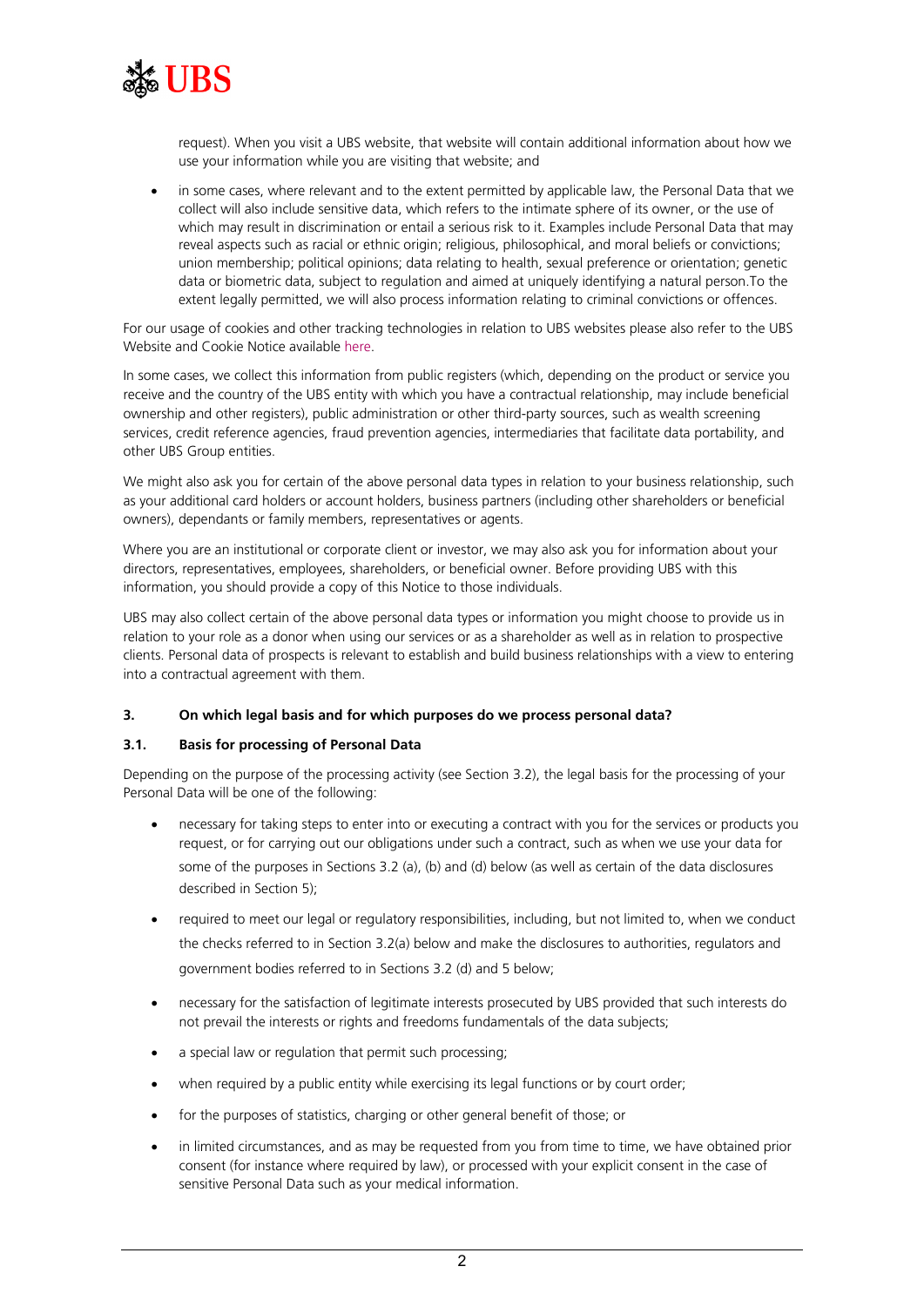

Examples of the "legitimate interests" referred to above are:

- pursuing certain of the purposes in Sections 3.2 [\(a\)](#page-2-0) to [3.2](#page-2-1) (g) below;
- when we make the disclosures referred to in Section 5 below, providing products and services and assuring a consistently high service standard across the UBS Group, and keeping our customers, employees and other stakeholders satisfied; and
- meeting our accountability and regulatory requirements around the world, and

in each case, provided such interests are not overridden by your privacy interests.

Where the personal data we collect from you is needed to meet our legal or regulatory obligations or enter into an agreement with you, if we cannot collect this personal data there is a possibility we may be unable to onboard you as a client or provide products or services to you (in which case we will inform you accordingly).

#### <span id="page-2-1"></span>**3.2. Purposes of processing**

We always process your personal data for a specific purpose and only process the personal data which is relevant to achieve that purpose. In particular, we process personal data for the following purposes:

- <span id="page-2-0"></span>a) Client Relationship Management. For example, to:
	- process client on-boarding, including to verify your identity and assess your application (including the need for guarantees or other securitisation tools) if you apply for credit, and to conduct legal and other regulatory compliance checks (for example, to comply with anti-money laundering regulations, and prevent fraud);
	- manage our relationship with you, including communicating with you in relation to the products and services you obtain from us and from our business partners, handling customer service-related queries and complaints, facilitating debt recovery activities, making decisions regarding credit or your identity, tracing your whereabouts, and closing your account (in accordance with applicable law) if it remains dormant and we are unable to contact you after a period of time;
	- help us to learn more about you as a customer, the products and services you receive, and other products and services you may be interested in receiving, including profiling based on the processing of your Personal Data, for instance by looking at the types of products and services that you use from us, how you like to be contacted and so on.
- b) Product Implementation and Execution. For example, to:
	- provide products and services to you and ensuring their proper execution, for instance by ensuring that we can identify you and make payments to and from your accounts in accordance with your instructions and the product terms;
	- perform underwriting.
- c) Engaging in Prospecting and Business Development and / or Protecting and Enhancing the UBS brand. For example, to:
	- evaluate whether and how UBS may offer products, services and events that may be of interest to you;
	- communicate with you in relation to the products, services and events that may be of interest to you;
	- contact you for direct marketing purposes about products and services we think will be of interest to you, including those offered by us, UBS Group entities, and our other business partners, and facilitating competitions and promotions.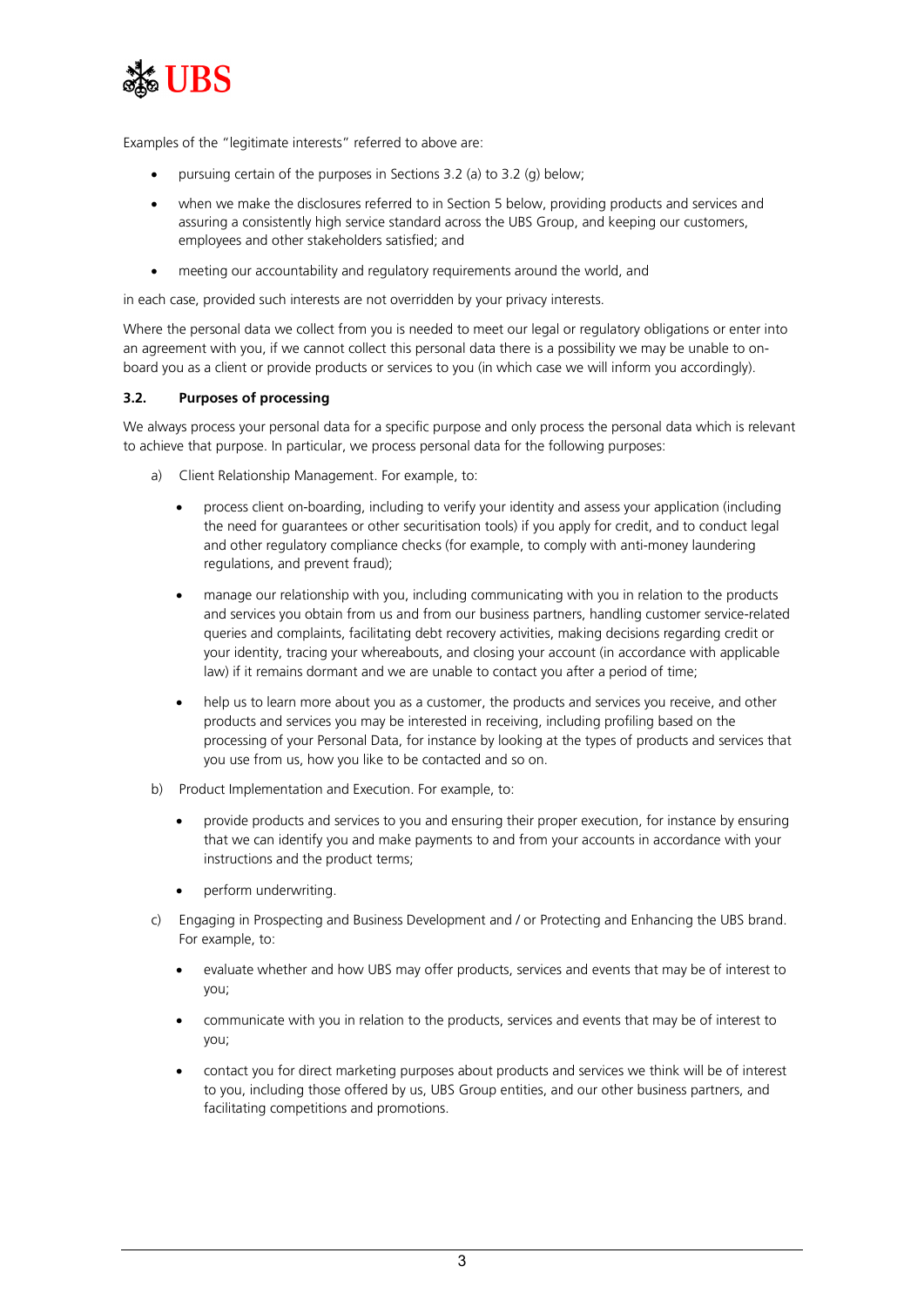

- d) Compliance and Risk Management and / or Crime Prevention, Detection and Investigation. For example, to:
	- meet our on-going regulatory and compliance obligations (e.g. laws of the financial sector, antimoney laundering and tax laws), including in relation to recording and monitoring communications, disclosures to tax authorities, financial service regulators and other regulatory, judicial and governmental bodies or in proceedings and investigating or preventing crime;
	- ensure the safety of our customers, employees and other stakeholders;
	- undertake transactional and statistical analysis, and related research.
- e) Supporting, Enhancing and Maintaining UBS's technology. For example, to:
	- take steps to improve our products and services and our use of technology, including testing and upgrading of systems and processes, and conducting market research to understand how to improve of our existing products and services or learn about other products and services we can provide.
- f) Archiving and Audit purposes;
- g) Other purposes. For example:
	- for the UBS Group's prudent operational management (including credit and risk management, technological support services, reporting, insurance, audit, systems and products training and administrative purposes);
	- enable a transfer, merger, or disposal to a potential buyer, transferee, merger partner, or seller and their advisers in connection with an actual or potential transfer, merger, or disposal of part or all of UBS's business or assets, or any associated rights or interests, or to acquire a business or enter into a merger with it;
	- testing and calibrating analytical models (in such case only pseudonymized data are used);
	- exercise our duties and/or rights vis-à-vis you or third parties.

#### **4. How do we protect Personal Data?**

All UBS employees accessing Personal Data must comply with our internal rules and processes in relation to the processing of your Personal Data to protect them and ensure their confidentiality.

UBS and the UBS Group have also implemented adequate technical and organisational measures to protect your Personal Data against unauthorised, accidental or unlawful destruction, loss, alteration, misuse, disclosure or access and against all other unlawful forms of processing.

#### **5. Who has access to personal data and with whom are they shared?**

#### **5.1. With UBS and the UBS Group**

We may share personal data with other UBS Group companies in order to ensure a consistently high service standard across our group, and to provide services and products to you.

#### **5.2. Outside UBS and the UBS Group**

When providing products and services to you, we will share personal data with persons acting on your behalf or otherwise involved in the transaction (depending on the type of product or service you receive from us), including, where relevant, the following types of companies:

a) A potential buyer, transferee, merger partner or seller and their advisers in connection with an actual or potential transfer or merger of part or all of UBS's business or assets, or any associated rights or interests, or to acquire a business or enter into a merger with it;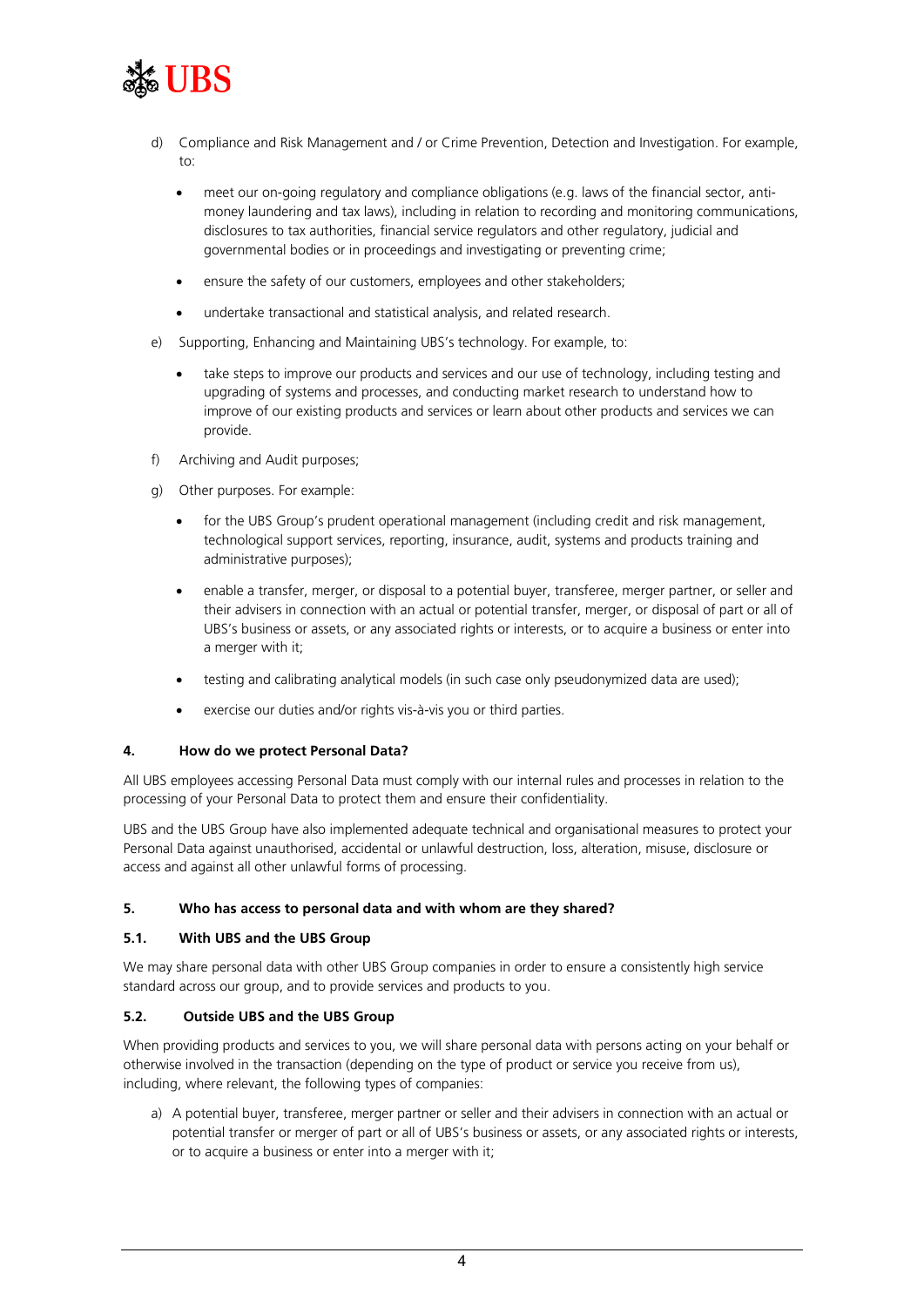

- b) Third party service providers, who are contractually bound to confidentiality, such as IT system or hosting providers, cloud service providers, database providers, consultants (e.g. lawyers, tax accountants), and other goods and services providers (such as food service providers);
- c) Authorities, e.g. regulators, enforcement or exchange body or courts or party to proceedings where we are required to disclose information by applicable law or regulation or at their request, or to safeguard our legitimate interests;
- d) Other credit, financial services, comparable institutions or other recipients to whom we transfer Personal Data in order to conduct business. In particular: (i) when providing products and services to you, to persons acting on your behalf or otherwise involved in the transaction (depending on the type of product or service you receive from us), including, where relevant the following types of companies: a party acquiring interest in, or assuming risk in or in connection with, the transaction (such as an insurer); or (ii) issuers of securities (including third parties appointed by them) in which you have an interest, where such securities are held by third party banks for you; (iii) payment recipients, beneficiaries, account nominees, intermediaries, and correspondent and agent banks (including custodian banks); (iv) clearing houses, and clearing or settlement systems and specialised payment companies or institutions such as SWIFT; (v) other banks, market counterparties (including broker to whom we have executed a give-up agreement with), upstream withholding agents, swap or trade repositories, stock exchanges; (vi) any third-party fund fiduciary administrator or asset manager who provides services to you; (vii) other financial institutions, credit reference agencies or credit bureaus (for the purpose of obtaining or providing credit references); and (viii) any introducing broker to whom we provide introductions or referrals.
- e) Any legitimate recipient required by applicable laws or regulations.

Where UBS or the UBS Group transfer your data to third party service providers processing data on UBS's behalf, we take steps to ensure they meet our data security standards, so that your Personal Data remains secure. Third party service providers are thereby mandated to comply with a list of technical and organisational security measures, irrespective of their location, including measures relating to: (i) information security management; (ii) information security risk assessment; and (iii) information security measures (e.g. physical controls; logical access controls; malware and hacking protection; data encryption measures; backup and recovery management measures).

#### **5.3. Data transfers to other countries**

The Personal Data transferred within or outside UBS and the UBS Group, as set out in sections 5.1 and 5.2, is in some cases also processed in other countries. We only transfer your Personal Data abroad to countries that are considered to provide an adequate level of data protection, or in the absence of such legislation that guarantees adequate protection, based on appropriate safeguards (e.g. standard contractual clauses adopted by the European Commission to the extent recognized by the competent Data Protection Authority or another statutory exemption) provided by local applicable law.

A list of the countries in which UBS and the UBS Group operate can be found at [https://www.ubs.com/global/en/our-firm/locations.html.](https://www.ubs.com/global/en/our-firm/locations.html)

#### **6. How long do we store your data?**

We will only retain personal data for as long as necessary to fulfil the purpose for which it was collected or to comply with legal, regulatory or internal policy requirements. To help us do this, we apply criteria to determine the appropriate periods for retaining your personal data depending on its purpose. In general, although there may be limited exceptions, data is kept for the time period defined in the UBS Records Retention Schedule.

As far as necessary, we will keep your data for the duration of our banking relationship subject to applicable legal and regulatory requirements. In addition, we might process your data after the termination of our banking relationship for operational purposes in accordance with the applicable laws as well as pursuant to various retention and documentation obligations.

However, if you wish to have your Personal Data removed from our databases, you can make a request as described in section 7 below, which we will review as set out therein.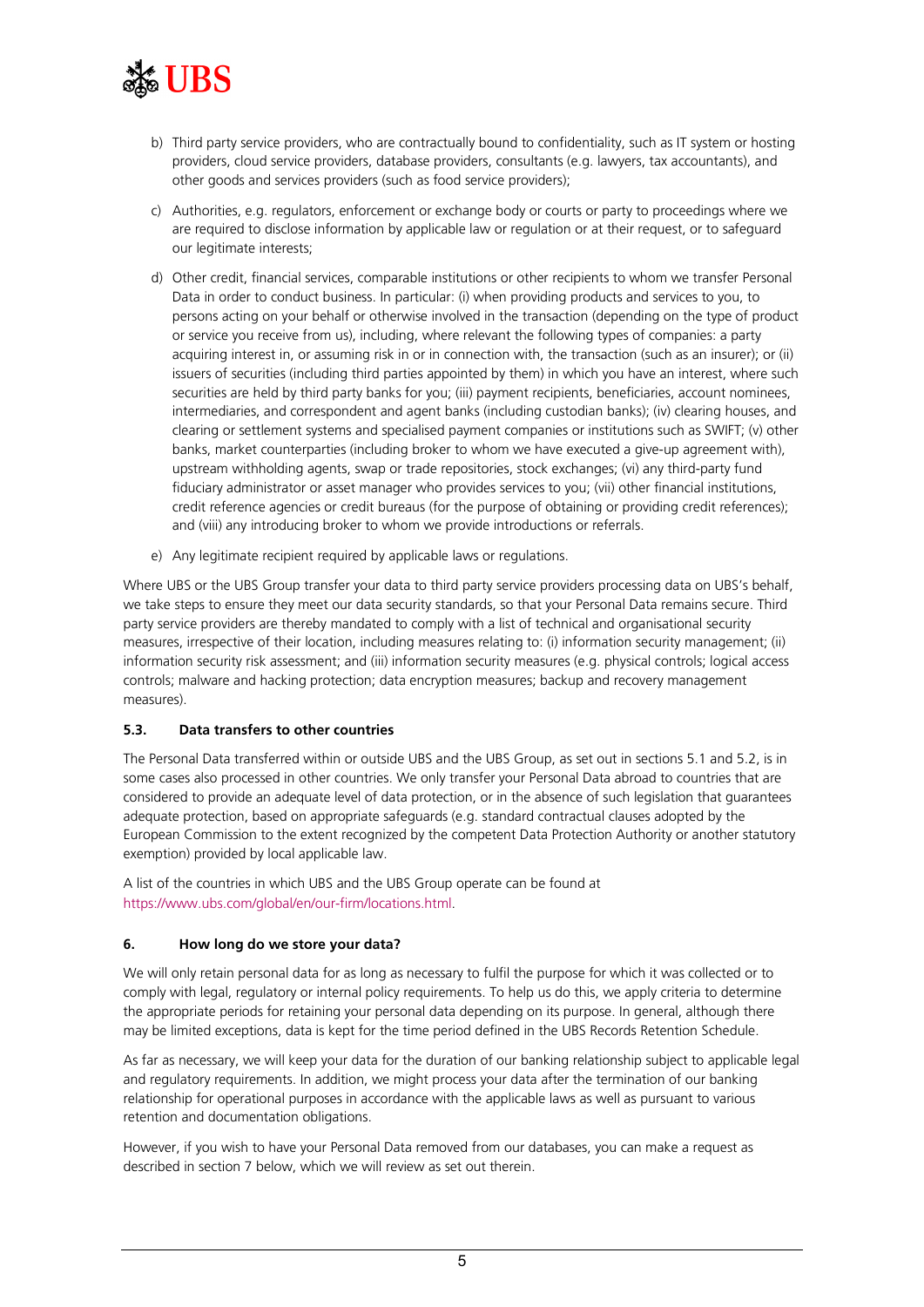

#### **7. What are your rights and how can you exercise them?**

#### **7.1. Your rights**

You have a right of access that allows you to obtain your Personal Data found, stored or subject to processing in our databases or in addition to knowing the origin and purpose for which they have been collected.

You also have the right of:

- rectification, that allows you to request the correction of your data that are incorrect, irrelevant, incomplete, outdated, inaccurate, false, or impertinent;
- cancellation, that allows you to request the deletion of your data that is incorrect, irrelevant, incomplete, outdated, inaccurate, false, or impertinent;
- opposition, that allows you, for good and legitimate reasons related to a particular situation, to refuse to provide your Personal Data or to be subject to certain treatment, as well as to revoke your consent;
- portability, that is the right to obtain a copy of your data, in a structured way, in a generic and commonly used format, that allows it to be operated by different systems and/or transmitted to another controller, when:
	- i. You have provided your data directly to us.
	- ii. It is a relevant volume of data, processed in an automated manner.
	- iii. You have consented to the processing or it is required for the execution or performance of a contract.

UBS will honour such requests as required under applicable data protection rules, but these rights are not absolute: they do not always apply and exemptions may be engaged. We will usually, in response to a request, ask you to verify your identity and/or provide information that helps us to understand your request better. If we do not comply with your request, we will explain why.

In certain circumstances UBS may process your Personal Data through automated decision-making. Where this takes place, you will be informed of such automated decision-making that uses your Personal Data and be given information on criteria and procedures applied. You can request an explanation about automated decision making carried out and that a natural person reviews the related decision where such a decision is exclusively based on such processing.

#### **7.2. Exercising your rights**

If you are not satisfied with any aspect of the processing of your Personal Data by UBS, we would like to discuss it with you to understand how we can address the issue. If you would like to speak to us about our use of your Personal Data, you can do this:

- to exercise the above rights, please send your request to UBS Switzerland AG, Quality Feedback / Direktion, Postfach, 8098 Zürich, Switzerland;
- by contactin[g sh-hr-data-requests-snow@ubs.com](mailto:sh-hr-data-requests-snow@ubs.com) if you are a former UBS employee or candidate;
- by contacting the data protection office contact by emailin[g dpo-ch@ubs.com.](mailto:dpo-ch@ubs.com)

If you are not satisfied with UBS's response, you have the right to make a complaint to the Data Protection Authority in Panama (ANTAI - Autoridad Nacional de Transparencia y Acceso a la Información). The contact details of the Data Protection Authority can be found at the following website: [https://www.antai.gob.pa/.](https://www.antai.gob.pa/)

#### **8. Changes to your Personal Data**

We are committed to keeping your Personal Data accurate and up to date. Therefore, if your Personal Data changes, please inform us of the change as soon as possible.